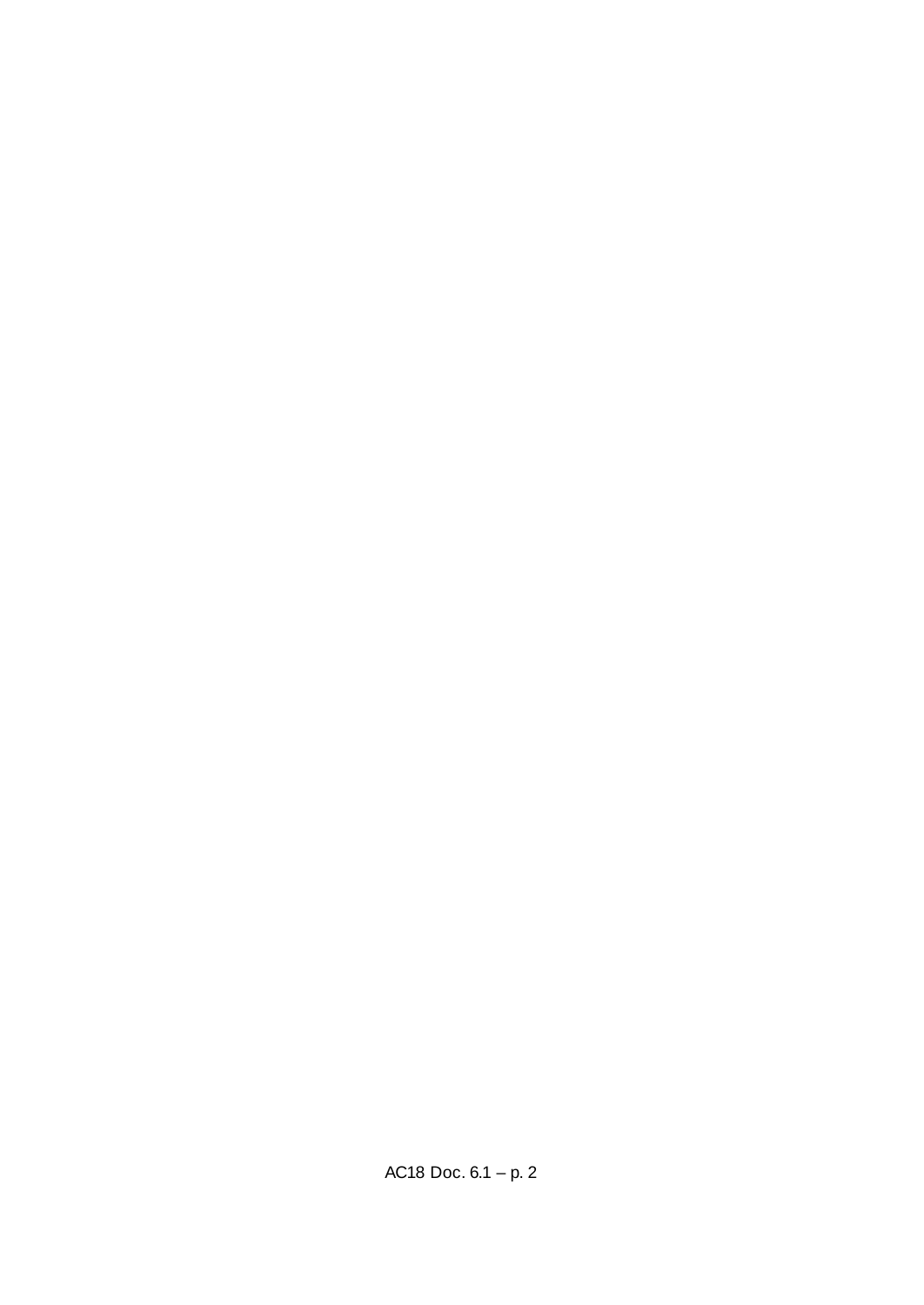## REPORT FROM THE CHAIRMAN OF THE ANIMALS COMMITTEE TO THE STANDING COMMITTEE

- 1. This report (for the period 15 April 2001 to 10 January 2002) has been prepared by the Chairman of the Animals Committee.
- 2. In the course of 2001, the regional representative for North America, Dr Susan Lieberman, announced that starting on August 1, 2001, she would be employed by a NGO and be based in the United Kingdom. After discussion with the Parties from the North American region, it was decided that she would be replaced by Dr Kurt Johnson of the Scientific Authority of the United States of America. Dr Johnson immediately took up his position and acted as regional representative for North America during the 17th meeting of the Animals Committee (AC17).
- 3. Because of the departure of Dr Lieberman (who was Vice-Chairman of the Committee), the position of Vice-Chairman became vacant and during AC17, the Animals Committee (AC) elected the representative for Central and South America and the Caribbean, Dr Marco Polo Micheletti Bain from Honduras, as the new Vice-Chairman.
- 4. AC17 took place from 30 July to 3 August 2001 in Hanoi, Viet Nam. The meeting evolved successfully, and I wish to express my gratitude to the Government of Viet Nam, and especially to the Management and Scientific Authority, for the great job it did in organising AC17 in a very efficient, pleasant way in nice and agreeable surroundings.
- 5. The attendance of NGOs was arranged in the same way as for AC16 and went smoothly. Some new NGOs that had not attended any of the previous meetings of the Committee were present for the first time.
- 6. The Summary Record of AC17 has been transmitted by the Secretariat to the Parties through Notification to the Parties No. 2001/095 of 19 December 2001.
- 7. Many items raised much interest and discussion during AC17 (cf. the reports of the working groups in the Summary Record), but some important issues merit to be especially mentioned.
	- a) One particular item that fuelled long debates was the definition of the term "critically endangered in the wild", about which the AC could not reach consensus. It was finally agreed among members of the AC that the Secretariat would draw up three lists comprising Appendix-I listed species of reptiles that are difficult to keep or to breed in captivity, and that are categorised by IUCN as 1) critically endangered in the wild, 2) as critically endangered in the wild or endangered in the wild, and 3) as critically endangered in the wild, endangered in the wild or vulnerable in the wild. It was decided to limit this exercise to a pilot-project with reptiles. The four herpetologists in the AC will evaluate the three lists and the results will be discussed at AC18. It is therefore not possible to present the Standing Committee at this time with a list as mentioned in Decision 11.101. Several points would need further clarification, including differences in text between Decisions 11.101 and 11.163, and Resolution Conf. 11.14, and the need for the Standing Committee to approve any list before its submission to the meeting of the Conference of the Parties.
	- b) A second issue which generated extensive discussions, both in plenary and in the working group, was the agenda item on "Control of captive breeding, ranching and wild harvest production systems for Appendix II species". There was much appreciation for the document produced by the consultant, and it was generally acknowledged that it gave a good overview of the different systems in use at the moment. Most discussion, however, was devoted to the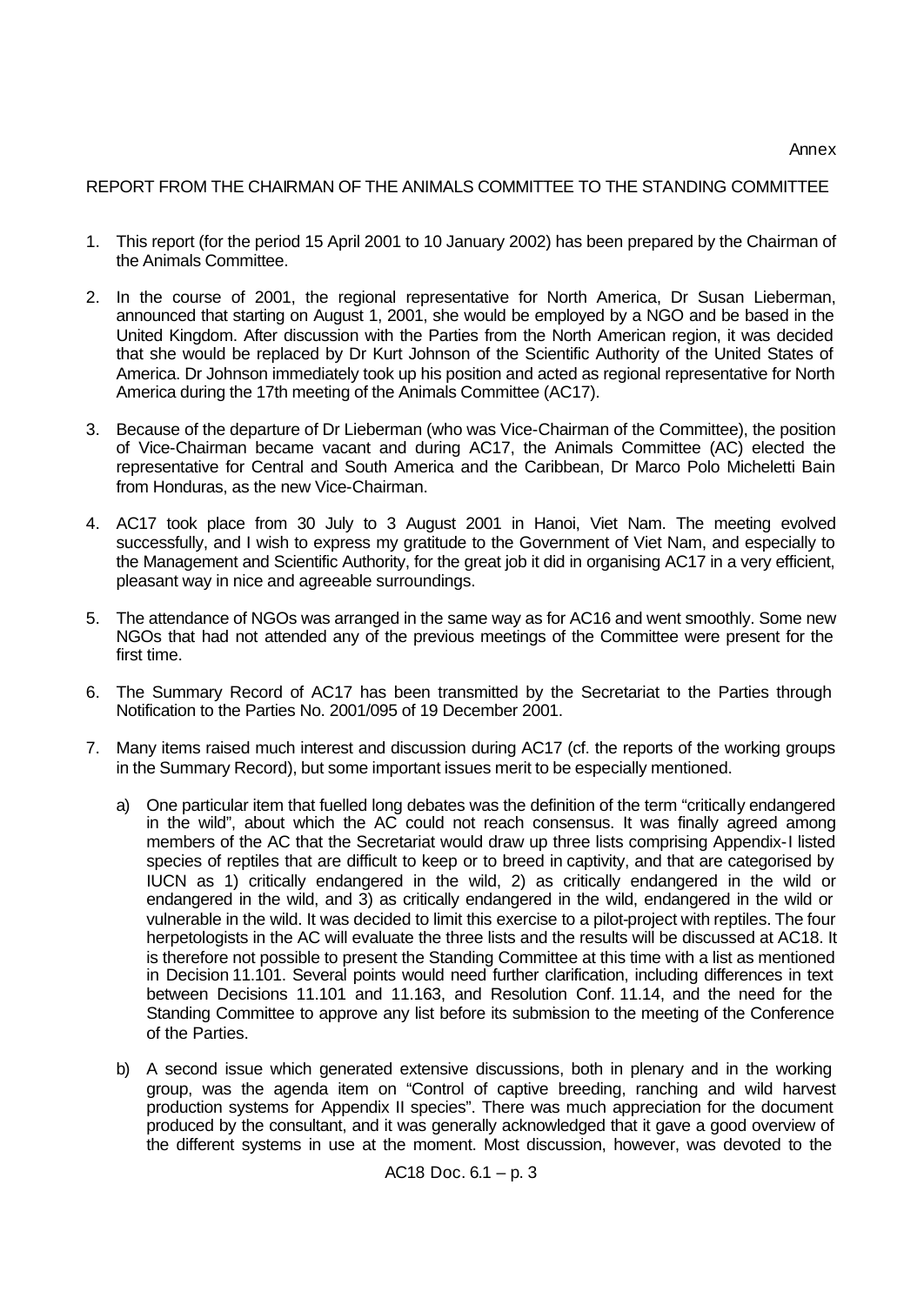changes in the existing source codes and the new additional ones as proposed by the consultant. For a number of participants, the advantages of more clear specifications were evident, while others perceived them as administratively cumbersome and complicated to monitor. It was suggested that a similar exercise should be done for plants and that the results should be combined. The Secretariat hired a consultant to take this matter forward. We hope to have a new document for further discussion at AC18.

- c) The trade in freshwater turtles and tortoises in Southeast Asia also elicited much debate in the working group. There were some divergent views as to who should be invited to participate. The Secretariat pointed out that it had secured USD 92,500 for the technical workshop that it intended to convene in compliance with Decision 11.150, which meant that only a limited number of participants could be invited. Also, it was clarified that the workshop was not meant to be another scientific meeting, but rather a hands-on workshop where the main object of discussion would be legal frameworks and implementation. The workshop was scheduled to be held in Bogor, Indonesia from 26 to 29 November 2001, but because of events later in the year, it was decided to move the venue (at the invitation of the Chinese Government) to southern China, and to change the period to 25–28 March 2002.
- d) The recommendations on sturgeons that had been made by the AC to the Standing Committee (SC) in the context of the implementation of Resolution Conf. 8.9 (Rev.) were adopted by the SC at its 45th meeting in Paris. The range States concerned agreed on the terms laid down in these recommendations. At AC17, only one additional new species (*Strombus gigas*) was selected for phase V of the Significant Trade Review process. Further discussions were held in a working group concerning a revision of Resolution Conf. 8.9 (Rev.). The conclusion was that the review of Significant Trade should be simplified and that most of the suggestions made by the consultant in document AC17 Doc.7.4 could be supported. The proposal of the Secretariat for the first country-based Significant Trade Review was discussed in detail, but finally the principle was approved with consensus of members of the AC, with the understanding that country-based reviews should NOT replace single species reviews, but could be organised in parallel.

Members of the AC agreed that Madagascar was a good candidate for the first country-based review, also taking into account that this Party had requested the Secretariat for such assistance. This conclusion was only relayed to the Secretariat, and not to observers at AC17. The Plants Committee came to the same conclusion at its meeting in Malaysia in September 2001, and the Secretariat therefore initiated the review process.

In the meantime the Terms of Reference for the country-based review were developed with input from the Animals Committee, and consultants have been contracted since November 2001.

Members of AC have recently advised the Secretariat on how to proceed with a number of outstanding sturgeon issues. The range States concerned will be informed by the Secretariat.

- e) The periodic review of animal taxa in the Appendices gave rise to extensive, detailed discussions on biological and trade matters concerning the different taxa. It was noted that the system of voluntary contributions for animal species reviews, which had been initiated at AC 15, was not really working. There was no mechanism to compel Parties that had volunteered to undertake certain reviews to complete the work. The working group suggested to develop written guidelines that should be discussed at AC18 (the United States of America agreed to take the lead on this), and requested the Secretariat to develop a rapid assessment technique for screening multiple taxa (or higher-level taxa) to determine which should be the subject of more in-depth reviews.
- f) The working group on corals presented a document on whether certain coral taxa could be identified to the generic level only, and presented a draft list of such taxa. It suggested a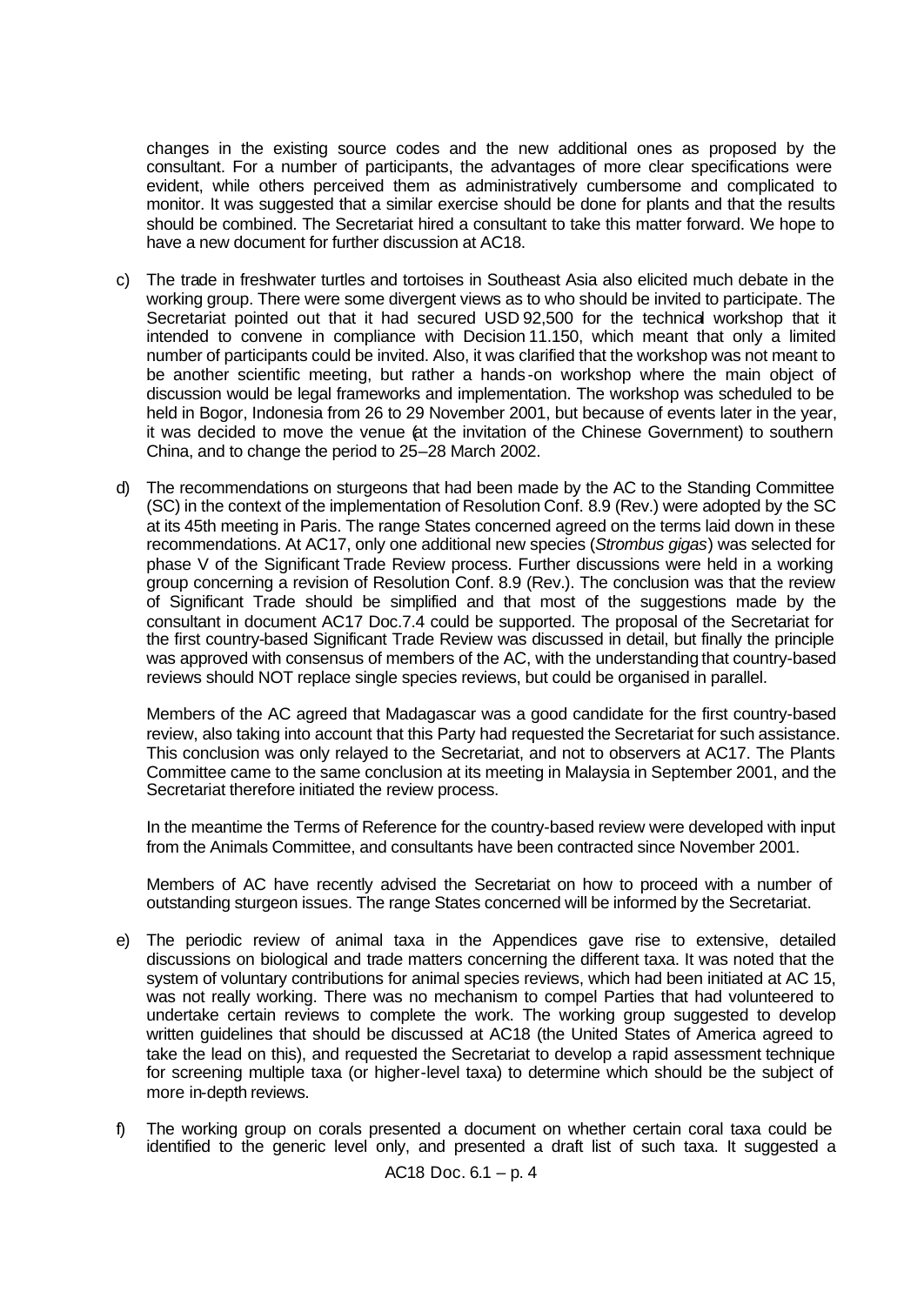standard reference for corals, referring the matter to the Nomenclature Committee. The working group also assessed appropriateness of using Article IV.3 as an alternative to Article IV.2.(a) for the export of corals. No consensus could be reached on this issue, but the group agreed that a more ecosystem-based approach for managing the harvest of corals for export was desirable and that Parties should be encouraged to take this into consideration. The group will look into the possibility to insert additional text into Resolution Conf. 11.10 to address this subject. The draft text will be presented at AC18.

- g) The working group on the universal labelling of caviar produced a draft text for a Notification to the Parties to be issued by the Secretariat.
- h) The working group on transportation of live animals agreed to continue its cooperation with IATA. The American (AZA) and European Zoo Associations (EAZA) agreed to review the IATA live animals regulations and to provide draft recommendations to the transport working group by 31 January 2002. This matter should be taken up again and finalised at AC18. The Chair of the working group announced that the German government had hired a consultant to analyse the questionnaires on transport mortality, and that the results will be presented at AC18. The working group will examine Resolution Conf. 10.21 to determine if changes are needed.
- i) The working group on Syngnathids reviewed the replies that had been received in response to Notification No. 2001/023, and considered these a good start of the information-seeking process. It further discussed logistics, content and desired outcome of the technical workshop to be held for 18 to 22 February 2002 in Cebu, Philippines.
- j) The working group on trade in alien species concluded that a concise list with key examples of CITES species that are known to have become invasive should be developed. The initial analysis of details held by the ISSG should be awaited.
- 8. After AC17, several members of the AC (Dr Marinus S. Hoogmoed, Dr Sixto Inchaustegui, Tonny Soehartono) and Mr Tom De Meulenaer of the CITES Secretariat were invited by the Government of Viet Nam to visit some reptile and primate breeding centres in the southern part of the country, near Ho Chi Min City. Due to logistical problems, the regional representative for Africa, Mr Mike Griffin, could not take part in this trip. The trip (which lasted four days) was very useful, and the participants gained much insight in the processes and the species involved. Most reptiles were non-CITES listed species, but some crocodile (*Crocodilus siamensis*) farms and several breeding centres for *Python molurus bivittatus* were visited. The Chairman and Tom De Meulenaer prepared a trip report. We want to thank the Vietnamese Government for this generous initiative because it provided all participants with valuable information.
- 9. At the end of AC17, Costa Rica offered to host AC18. This offer was gratefully accepted. AC18 will be held from 8 to 12 April 2002 in San José, Costa Rica.

## Revision of the Criteria

- 10. On 19-23 April 2001, the Chairs of AC, PC and the Criteria Review Group (CWG) met at the Secretariat in Geneva to 'finalise' a draft of the revision of Resolution Conf. 9.24 (Rev.). This review concerned the entire Resolution with the exception of its Annex 5, which had not yet been discussed by the CWG because of time constraints and because the content would depend upon changes in the rest of the document. During the meeting, the comments received up till that date from members of the Committees, Parties and observers, as well as the discussions at the second Joint Meeting of AC and PC in Shepherdstown in December 2000 were taken into consideration.
- 11. On 21–23 May 2001, the CWG met in Siguënza, Spain. This meeting was entirely devoted to a discussion of Annex 5 (definitions, notes and guidelines) of Resolution Conf 9.24 (Rev.). The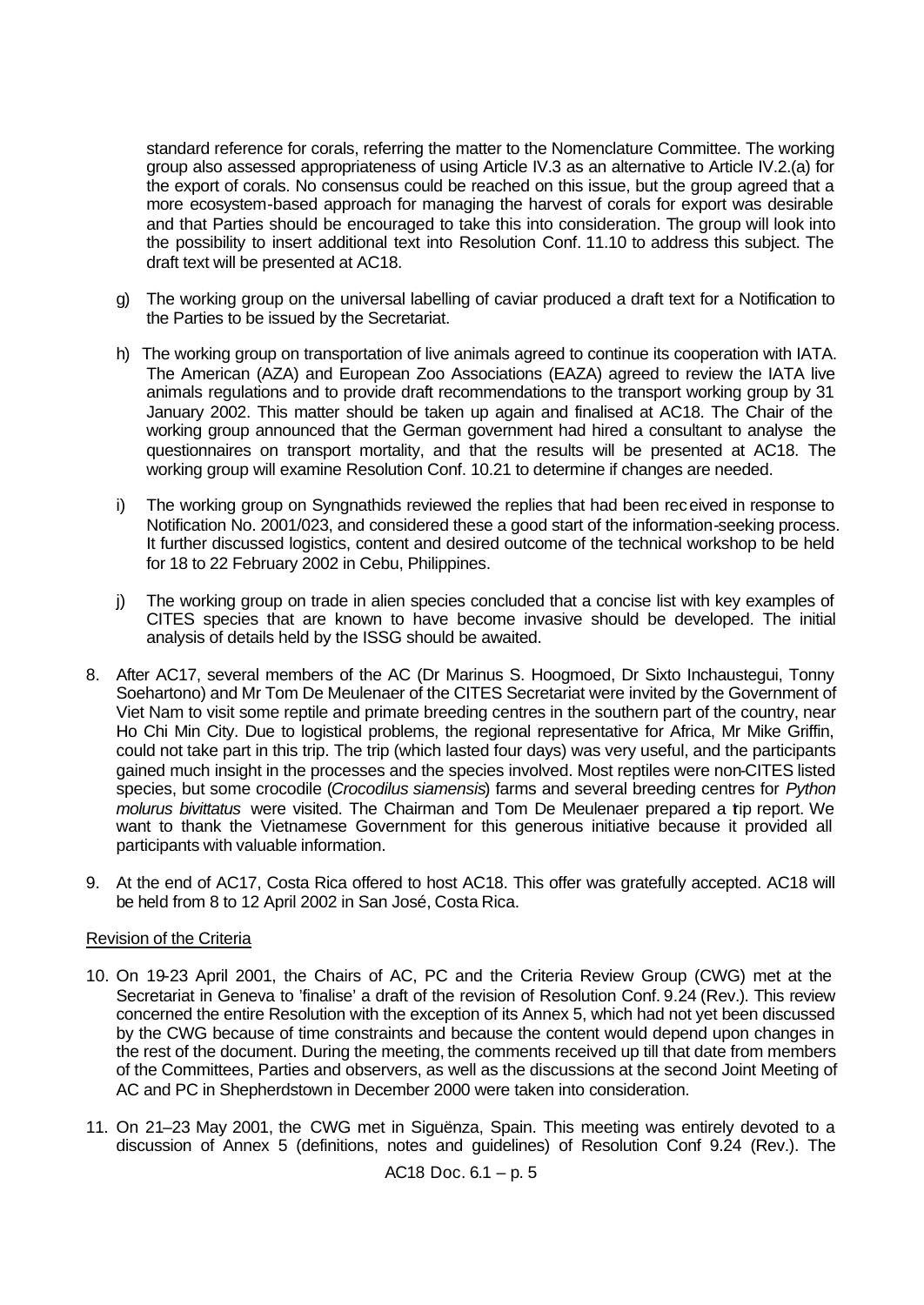Secretariat circulated to the members of the CWG a draft of the proposed new text of Annex 5 for their comments. The Secretariat collated the results of this meeting and that of the Chairs of AC, PC and CWG in April 2001 into one document that was distributed with Notification to the Parties No. 2001/037 of 31 May 2001. Comments on this document could be sent to the Secretariat until 15 October 2001.

- 12. On 17-20 November 2001, the Chairs of AC and the CWG met at the Secretariat in Geneva to review all comments and to make a new draft document that is part of the documentation for the 46th Meeting of the SC. This document takes into account all comments that were received. Due to health and travel problems, the Chair of PC could not attend this meeting.
- 13. On 15–17 May 2001, the Chairman of AC participated in the First Wider Caribbean Hawksbill Turtle Dialogue in Mexico-City, Mexico. The meeting was considered useful, with countries having the opportunity to discuss in a relaxed atmosphere matters of common interest concerning hawksbill turtles (*Eretmochelys imbricata*). A meeting statement was issued and a second Dialogue is intended to take place in May 2002 in Grand Cayman.
- 14. At the request of the Secretariat, the Chairman of AC participated from 30 April to 3 May 2001 with Ms Marceil Yeater of the Secretariat in the First Meeting of the International Committee on Intellectual Property and Genetic Resources, Traditional Knowledge and Folklore, organised by the World Intellectual Property Organisation in Geneva, Switzerland. The CITES delegation made a statement explaining CITES and how CITES might fit into the process. A document was prepared (AC17 Inf.10).
- 15. On 14-16 November 2001, a first meeting for Scientific Authorities of the European Region on animal matters was held in Bonn, Germany at the invitation of the German government. This meeting was organised by the German government in close cooperation with the regional representative for Europe, Dr. Katalin Rodics. The German government covered all the costs of the participants from eastern European countries. The meeting was chaired by the Chairman of AC and was attended by slightly over 30 countries and about 85 persons. The meeting addressed general AC matters as well as issues pertaining specifically to Europe (including sturgeons, caviar, birds of prey, brown bear, and Black Sea Bottlenose dolphin *Tursiops truncatus ponticus*). The country representatives gave a short presentation about how CITES was implemented in their respective countries. It was clear that there are many ways to achieve a similar goal. The participants evaluated the meeting as very useful. Interregional (and personal) contacts significantly improved as a result of this meeting.
- 16. On 12 and 13 November 2001, and preceding the above mentioned meeting, the Secretariat organised a regional training seminar for European Scientific Authorities. The seminar was perceived as useful, and especially new Parties to CITES said they had benefited from it.
- 17. At its 45th Meeting, the SC addressed time-sensitive samples [cf. document SC45 Doc.10 (Rev.1)], and formed a working group to develop a draft resolution on this subject for consideration at SC46. Although no longer in the hands of AC, the issue regularly came up in discussions with interested parties and groups. I only could report that the matter was under consideration by the SC and would be addressed again at SC46.
- 18. The Secretariat has incurred expenditures amounting to CHF 137,159 in relation to the organization of the 18th meeting of the Committee, as outlined below:

|                               | <b>CHF</b> |
|-------------------------------|------------|
| Logistic costs of the meeting | 62,258     |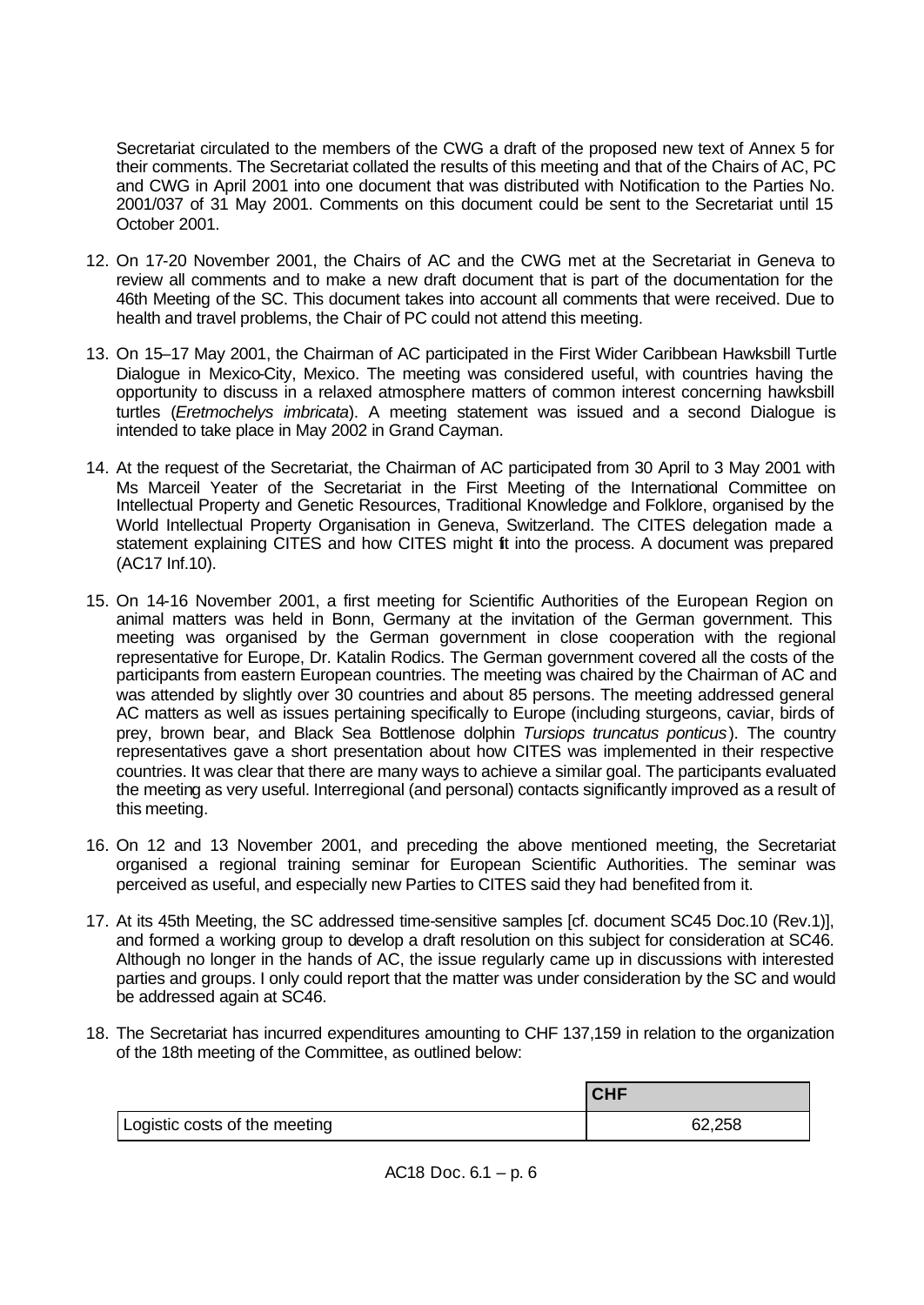| Translation of documents                           | 15,756  |
|----------------------------------------------------|---------|
| AC members travel and daily allowance costs        | 32,791  |
| Rapporteur                                         | 7,958   |
| <b>Experts travel and daily allowance costs</b>    | 4,048   |
| Secretariat staff travel and daily allowance costs | 14,348  |
| <b>TOTAL</b>                                       | 137,159 |

- 19. The Chairman continued to spend about 60% of his normal working time on CITES matters. As mentioned to you before, this was only possible thanks to a contractual arrangement between the Dutch Ministry of Agriculture, Nature Management and Fisheries (responsible for the implementation of CITES in the Netherlands), and the employer of the Chairman, the National Museum of Natural History in Leiden, the Netherlands. The costs for my time and for travel to and attending regular meetings of the AC and the CoP were funded from a budget that was generously provided by the Dutch Ministry of Agriculture, Nature Management and Fisheries under this contract.
- 20. The experience of nearly two years has shown that full governmental and institutional support (especially financial support) is a *sine qua non* condition to undertake effectively the work of the Chairman of the AC. Without this support, it is practically impossible to adequately assume all responsibilities. As pointed out to the SC last year, this could imply that persons from countries where such financial and other support cannot be ensured are actually prevented from taking up this position. In practice, this can be seen as unfairness against certain regions or countries. This is a matter of concern, and I would like to urge the SC to look into the possibilities to make funds available to remunerate countries for the time that the Chairman of the AC needs to devote to the assignment.
- 21. I would like to take this opportunity to thank my colleagues in the Secretariat: Malan Lindeque, Tom De Meulenaer and Ger van Vliet, with whom I have been working closely during the past period on several issues relating both to the AC and the Criteria Review process, for their help and cooperation and for greatly facilitating my task as a Chairman.
- 22. At the 45th Meeting of the SC, and at the request of the Chairman of the SC, the Chairmen of AC and PC were asked to form part of the working group on Implementation and Evaluation of the Strategic plan, chaired by South Africa. This working group will meet on February 13-15, 2002 at the Secretariat in Geneva.
- 23. The proposal of the AC (proposed to the 45th Meeting of the SC by the Secretariat under the item "Establishment of an implementation committee") to look into the possibility of establishing a technical committee for implementation matters was referred to a working group by SC45. Nothing on this subject has been heard so far.
- 24. I also want to thank all the persons who are chairing the different working groups of the AC and all those participating in the working groups. Most of these working groups have not yet finalised their tasks, but all realise that either at, or shortly after AC18, they will have to produce documentation for presentation at CoP12.
- 25. Last but not least I want to thank the members and the alternate members of AC for all their input and advice.